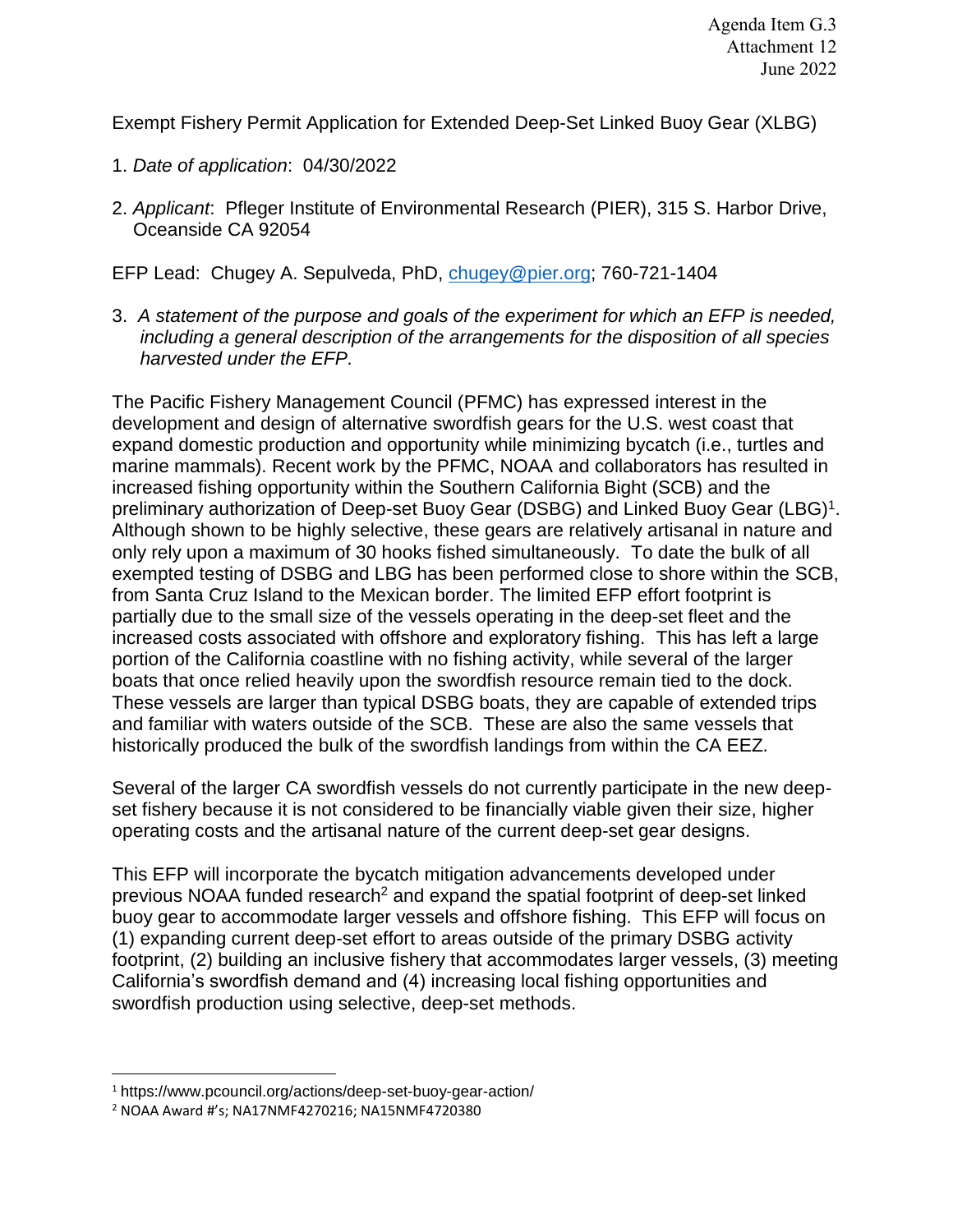This EFP will test the following hypotheses:

- 1. Extended deep-set linked buoy gear (XLBG) results in similar catch composition and selectivity as DSBG and LBG.
- 2. XLBG is economically viable off California
- 3. XLBG will compliment and expand the deep-set fishery and provide increased opportunity off California.

Disposition of Catch: During the proposed exempted trials, all marketable catch will be sold by cooperative fishers to offset fishing costs and used to assess the economic viability of XLBG.

This submission requests to test "Extended Linked Buoy Gear" under an exempted fishing permit (EFP). A detailed description of Extended Linked Buoy Gear is provided in subsequent sections of this proposal. We have also included a detailed description of the bycatch mitigation features and tools proposed for use during the exempted testing efforts (*Section 12.a*).

4. Valid justification explaining why issuance of an EFP is warranted

This EFP application is the next step in the line of experiments focused on the development and trial of deep-set techniques for targeting swordfish off the California coast (Sepulveda et al., 2010; 2015; 2018). The proposed work expands upon successful DSBG and LBG trials and tests a configuration that is specifically designed for mid-sized (CA DGN type) vessels off the U.S. West Coast. Despite the success of DSBG trials to date, there is still a need to identify ways to increase west coast fishing opportunities and landings while maintaining conservation and selectivity goals.

Given that California has historically supported two markets, a higher-value harpoon industry and a larger-volume DGN fishery, PIER has focused revitalization efforts in two phases. Phase I focused on the use of DSBG to augment the harpoon fishery (a lowvolume industry). Phase II built upon the DSBG concept and developed an expanded design that has been referred to as Linked Buoy Gear (LBG). During research and EFP testing performed to date, LBG has yielded similar catch composition as DSBG (Council EFP reports 2019, 2020; Sepulveda et al., submitted). Catch rates using LBG are slightly higher than DSBG, but to date have not offered enough added catch to support widespread use. This is likely due to the greater set-up costs and the need for a third crewmember when fishing with LBG. In the proposed next step plan we propose to expand the LBG footprint to attain the catch that is needed to support economic viability. Based on the catch rates to date, we propose that increasing the gear footprint to a maximum of 10nm and offering fishers the ability to use a greater hook-count (<100 hooks/set) should result in an average daily catch rate that supports economic viability<sup>3</sup> (i.e., >3 swordfish/day).

The purpose of the proposed EFP is to test the performance and economic viability of

l

<sup>&</sup>lt;sup>3</sup> Proposed based on logbook records for the primary swordfish season, as this resource is not present year round off the US west Coast.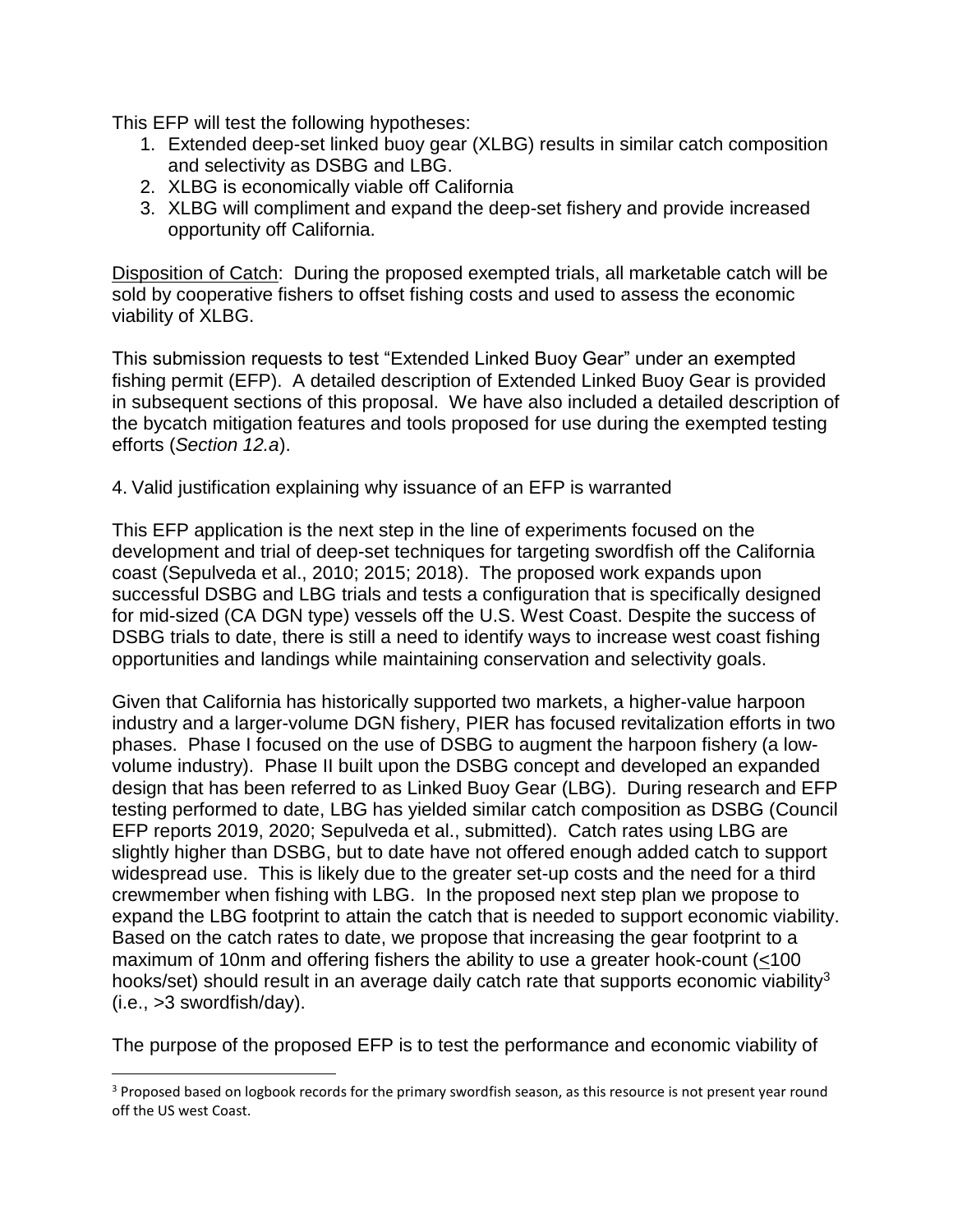XLBG and assess if this gear configuration can be used to augment current swordfish operations off the US west coast. The proposed EFP will be managed by PIER and headed up by PI Sepulveda. This work will bring together a team of fisherman and scientists with a proven performance record working towards increasing sustainable west coast swordfish harvest and domestic fishing opportunities.

### *5. A statement of whether the proposed experimental fishing has broader significance than the applicant's individual goals*

This EFP has been developed as part of a larger plan to revitalize California's west coast swordfish fishery. Over the past 40 years, California's primary swordfish fishery has declined severely, primarily because of restrictions and bycatch mitigation mandates placed upon the CA DGN fishery. Subsequently, California has lost revenues and fishing opportunities while simultaneously increasing its reliance upon foreign sourced seafood.

PIER and several partners have worked closely with industry to find ways to reverse this trend and identify a low-impact fishing method that can be used to target the west coast swordfish resource. The continued goal of this work is to promote sustainable domestic swordfish operations, revitalize west coast ports and fishing communities, and increase gear selectivity for swordfish.

### *6. An expected total duration of the EFP (i.e., number of years proposed to conduct exempted fishing activities)*

We request an initial EFP trial period of two years.

### *7. Number of vessels covered under the EFP*

We request a minimum of 3 and maximum of 5 vessels during the first year of EFP activity. Upon demonstration of adequate performance (i.e., economic viability and gear selectivity) the proposed EFP may request the inclusion of additional vessels.

We also propose the inclusion of alternate vessels in case an EFP participant cannot fish for one reason or another. During past EFP trials valuable time has been lost due to valid, real-life excuses (i.e., health, financial obligation, family). In this EFP we would like to request the inclusion of at least two alternate vessels that would allow for quick in-season changes to the fishing roster. This would allow the EFP activity to continue despite any setbacks a particular vessel may experience.

*8. A description of the species (target and incidental) to be harvested under the EFP and the amount(s) of such harvest necessary to conduct the experiment, including harvest estimates of overfished species and protected species.* 

Given that the proposed EFP will use techniques that have already been tested under research and exempted efforts, we hypothesize that the species composition will be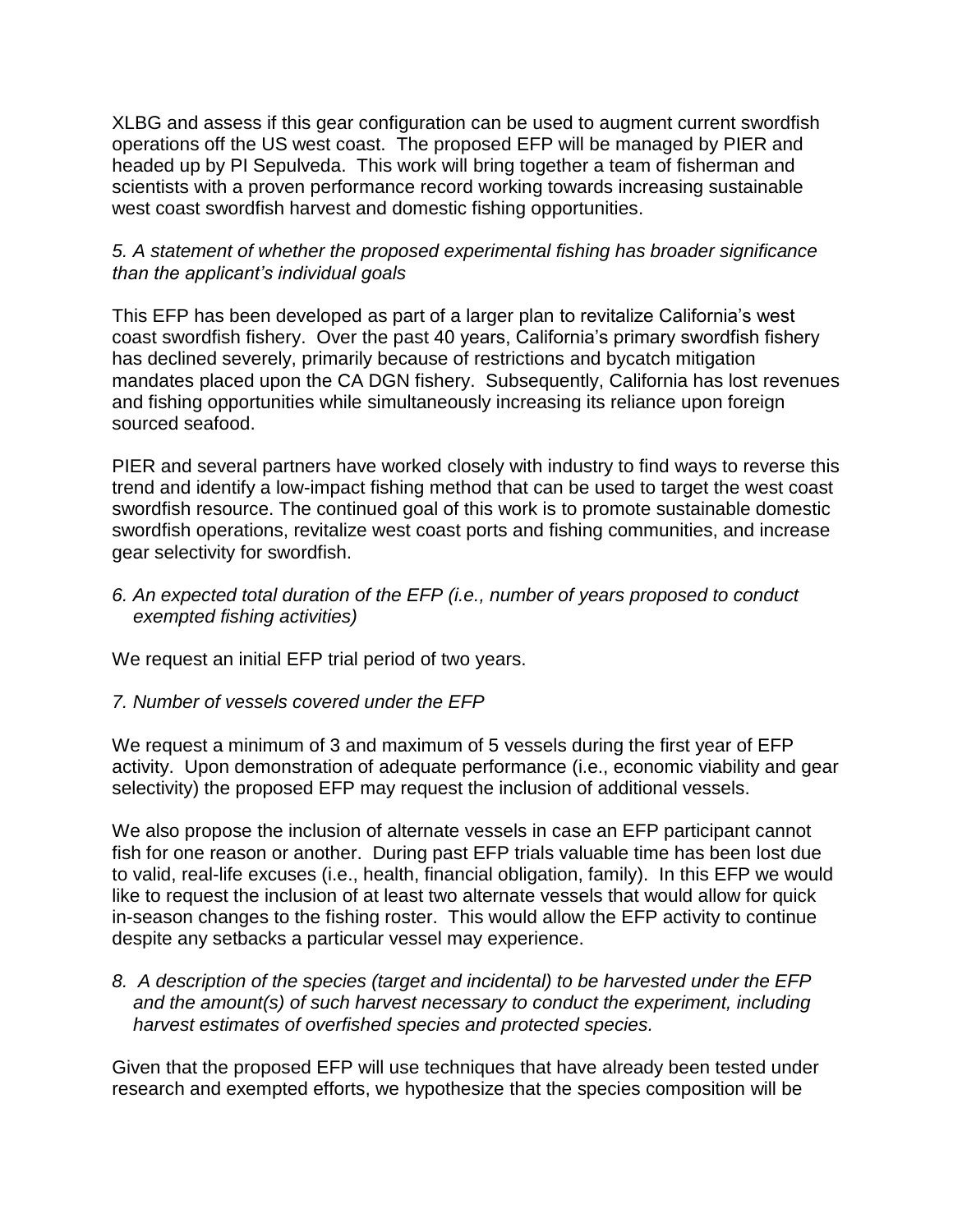similar to that documented during previous exempted activity (Sepulveda and Aalbers, 2018).

Species to be targeted: Swordfish (*Xiphias gladius*)

Incidental species: Opah (*Lampris guttatus*), Blue shark (*Prionace glauca*), bigeye thresher shark (*Alopias superciliosus*), escolar (*Lepidocybium* spp.), oilfish (*Ruvettus spp.*).

We propose that the catch will consist mainly of swordfish, opah and bigeye thresher sharks (BETS). Swordfish and opah are marketable species that are currently harvested under the West Coast HMS Fishery Management Plan. The BETS is a marketable species that is often released by deep-set fishers due to its low market value (Sepulveda and Aalbers, 2018). Recent work on assessing post-release disposition of BETS has shown high survival rates (>90%) when released from both DSBG and LBG (Sepulveda et al., 2019; Aalbers et al., 2021). Additionally, we propose BETS catch will be reduced compared to that of the previous EFP trials based on the proposed EFP action area which is outside of the areas that have produced the highest BETS catches (i.e., inshore banks; Sepulveda et al., 2018).

To date LBG catch has not included any species of special management concern (i.e., overfished or restricted species). The northern elephant seal (*Mirounga angustirostris*) is the only protected species that we foresee any potential XLBG interaction with. Because XLBG can be serviced similar to DSBG and LBG, we anticipate that such interactions can be detected resulting in a live, healthy release. Additionally, because gear servicing times will be greater than that of DSBG or LBG (due to the larger horizontal footprint), this work has proposed the use of lighter descending weights which we propose will reduce the stress imparted on any unwanted catch.

Amounts of harvest: Based on LBG trials to date, we anticipate total harvest of swordfish to be dependent on fishing activity. We estimate approximately 3 swordfish per 8h soak period. Based on the low amount of incidental catch in our DSBG and LBG trials to date, we anticipate total harvest of other species to be minimal. Based on 3 vessels operating a minimum of 50 days each, we estimate annual swordfish harvest to be <450 individuals. For reference the PIER EFP has averaged ~370 SF/year using DSBG. Due to the learning curve associated with new gear types, we also propose that Year1 totals may be slightly lower than Year 2.

*9. A description of a mechanism, such as at-sea fishery monitoring, to ensure that the harvest limits for targeted and incidental species are not exceeded and are accurately accounted for*.

The proposed EFP will use a combination of electronic monitoring (EM), physical observation, fisher logbooks and landing receipts to assess catch and performance metrics.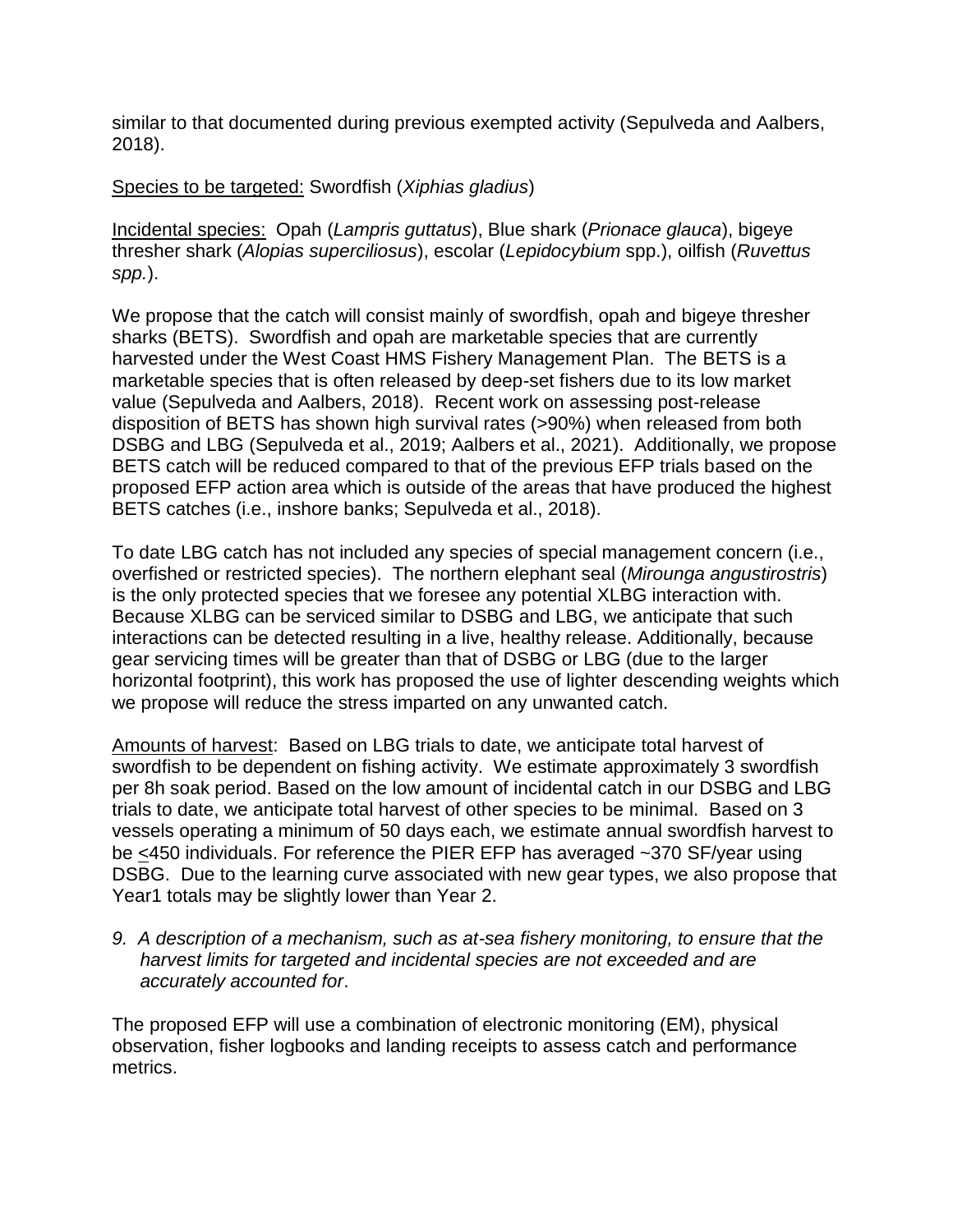EM will be used to document fishing activities on all EFP trips. EM techniques have been recently tested and compared with physical observation using both DSBG and LBG gear. Preliminary data show EM to be an adequate monitoring tool for assessing catch and gear performance in the deep-set fishery (Sepulveda et al., in preparation<sup>4</sup>). Additionally, EM techniques are currently being used to monitor other similar pelagic fisheries across the Pacific (Brown et al., 2021).

In addition to EM, this EFP will also use the same monitoring protocols developed and utilized under the PIER-DSBG and LBG EFP's. All XLBG sets will also be monitored through check in/out procedures for each trip, daily communication among EFP participants (via radio or satellite text), daily fisher logbook entries, observer logbook records and landings receipts (Sepulveda and Aalbers, 2018). Similar the previous efforts, the PIER team will work closely with each applicant to log fishing effort, substantiate log books and manage EFP fishing operations.

Fisher logbooks will be verified by an audit comparison with EM records following previously published methods (Stanley et al., 2011; Emery et al., 2019). In the event that the EM records do not directly support fisher logbook entries, that fisher will be put on conditional terms which may result in removal from the EFP. All EM and logbook records will be maintained in a PIER database and provided to the PFMC and WCR upon request.

The proposed EFP will procure and cover all EM monitoring and review costs. The EFP will take physical observers when supplied by the NOAA WCR Observer Program.

# *10. A description of the proposed data collection and analysis methodology.*

The at sea sampling protocol will follow closely the procedures and guidelines used by PIER to monitor and document previous EFP efforts (Sepulveda and Aalbers, 2018). This entails aligning all data fields and fisher log book entry forms with the NMFS Observer Program database. The cooperative fishers will be responsible for the daily completion of detailed logbook entries that will be collected each month throughout the fishing season. The logbook data fields will include target and non-target catch, size, disposition, hook depth, bait type, set and haul position, soak time, sea surface temperature, and any additional observations. All data will be maintained in an Access database (Microsoft 2010) and metadata will be provided directly to the PFMC HMS advisory bodies and the California Department of Fish and Wildlife (CDFW). Landings receipts, vessel expense information and EFP participation will be used to assess economic viability. Findings will be periodically presented to the PFMC and its advisory bodies and upon termination of the EFP trials, findings will be published in a peer reviewed scientific journal.

# *11. A description of how vessels will be chosen to participate in the EFP*

l

<sup>4</sup> https://em4.fish/projects-in-the-field-testing-electronic-monitoring-and-addressing-observation-constraints-in-adeveloping-deep-set-fishery-for-swordfish-in-california/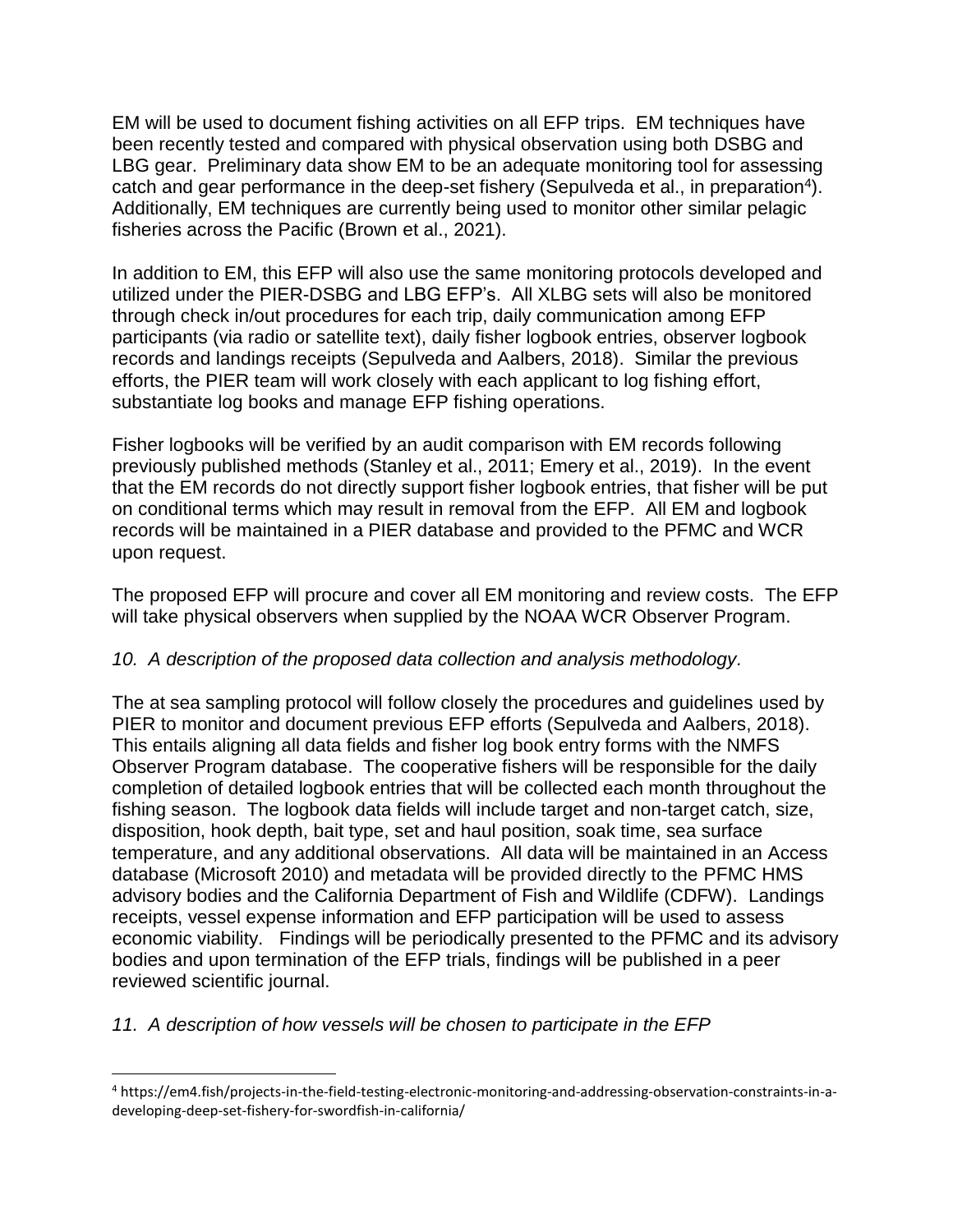Vessel selection will be based upon:

- 1. Interest in participation and success of XLBG experiments
- 2. Possession of a valid swordfish fishing permit (i.e., harpoon or DGN)
- 3. Experience fishing for swordfish within the EFP target area
- 4. Past DGN, deep-set or longline experience
- 5. Willingness to work as a team and respect PIER's role as the EFP manager
- 6. Willingness to comply with all EFP terms and conditions
- 7. Availability during the primary swordfish season

Similar to past deep-set EFP experiments, the goal of this work will be to test XLBG while trying to minimize variability in the experimental design. Therefore, this project will try to use experienced fishermen with a history of targeting swordfish within the EFP action area. The incorporation of captains with no previous west coast experience may not reveal the true potential of XLBG. We anticipate all cooperative fishers to exhibit some form of a "learning curve", thus season one objectives will be more focused on assessing catch composition and selectivity while subsequent years will be more focused on assessing catch potential and economic viability.

# *12. For each vessel covered by the EFP, the approximate time(s) and place(s) fishing will take place, and the type, size, and amount of gear to be used*

Time and Place: This EFP will focus on targeting swordfish during the seasonal migration off the U.S. west coast which occurs from May through January each year (Hanan et al., 1993). Although we do not anticipate sets to occur in the winter or spring months we are requesting that there be no seasonal restrictions. Precise set locations will be determined based on ocean conditions (i.e., SST and chlorophyll concentration), weather, historic catch records and fisher experience. The proposed EFP requests to fish in federal waters from the Oregon-Washington border to the Mexican border and out 200nm. Off California we are proposing a 30nm coastal no XLBG corridor that would limit overlap with DSBG, Sportfishing operations and sensitive species aggregation areas (discussed further in section 12.a.).

Because XLBG deployment is considerably more time consuming than DSBG, we propose deployments to be initiated 2h before sunrise to capitalize upon dawn hours and that haul-back procedures commence by sunset. Because all hooks will be fished below the thermocline at all times, the early morning deployments should not pose any additional conservation risk/concerns (based on depth distribution of target and nontarget catch, Sepulveda et al., 2010). Additionally, because the setting procedures will take up to 2.5h, the early morning deployments will not impact servicing protocols as it will be daylight by the time the vessels finishes setting.

General Gear Description: Extended Linked Buoy Gear (XLBG) is very similar to the current LBG design, however, it includes additional hooks and a larger horizontal footprint (Table 1). XLBG gear will include all of the bycatch mitigation features of LBG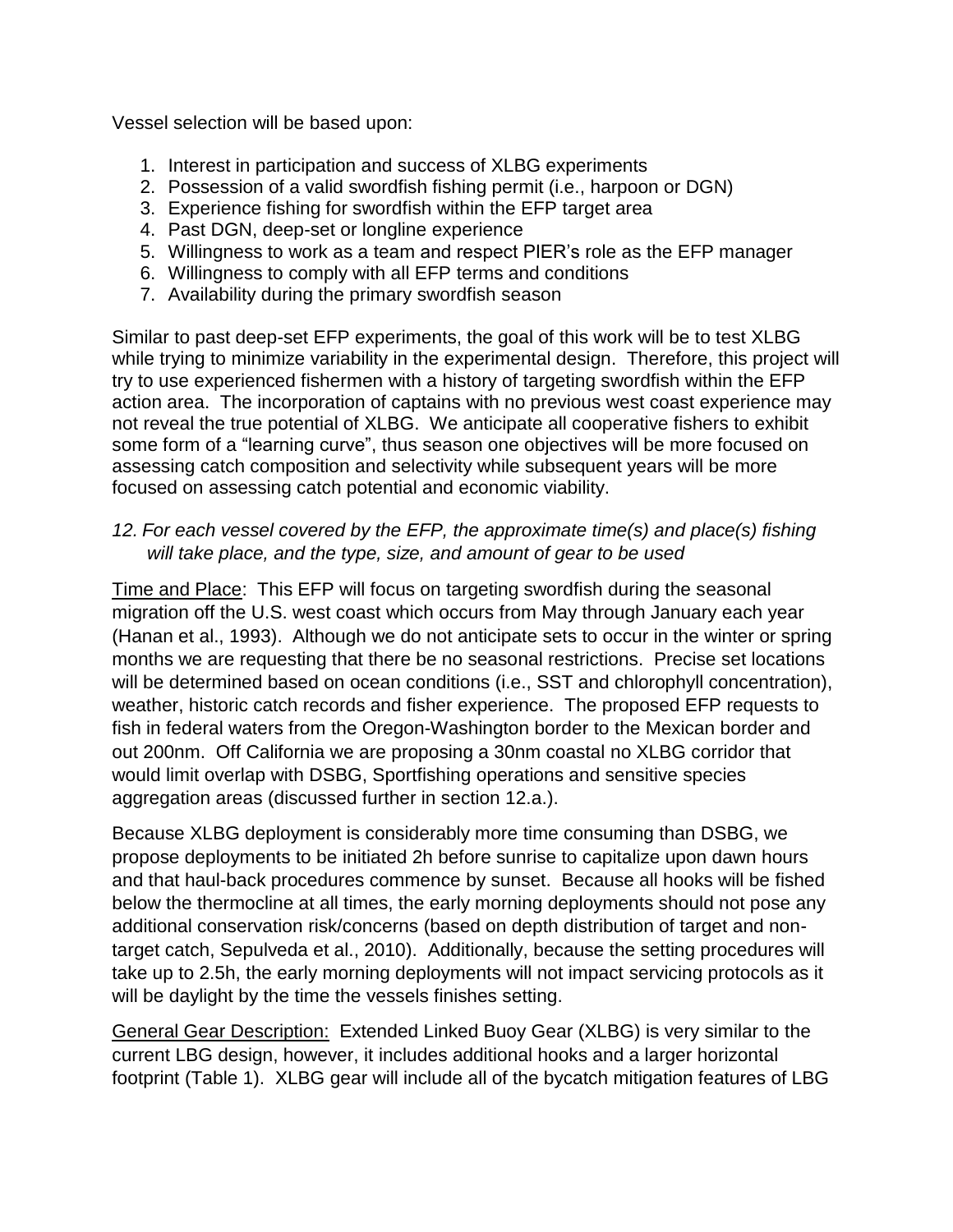as well as additional safeguards proposed to increase accountability and minimize nontarget interaction (Discussed under 12.a *Bycatch Mitigation Features*).

Description of LBG for Reference: Currently LBG can use up to 10 sections of gear with a maximum of 30 hooks deployed at any one time (3 hooks/section; Table 1). Similar to DSBG, the horizontal footprint of LBG must be maintained within 5nm and fishers must remain proximal to their gear to mitigate any potential non-target interactions. LBG uses the same strike indication system as DSBG and catch can be detected and removed without hauling the entire string. As currently configured, each LBG section is approximately 500m in length with a ~100m horizontal "servicing link" that is maintained 50 feet below the surface with two suspenders. When settled in the fishing position, the current end to end measurement of 10 sections of LBG is approximately 3.7nm  $(-6,000m)$ .

| Gear<br><b>Attributes</b> | <b>PIER LBG</b>          | <b>PIER XLBG</b>         | Traditional<br>(shallow-set LL) |
|---------------------------|--------------------------|--------------------------|---------------------------------|
| Footprint                 | $3-5$ nm                 | 6-10nm                   | 35-50nm                         |
| <b>Hook Count</b>         | $30$                     | < 100                    | 900-1,200                       |
| <b>Target Depth</b>       | <b>Below thermocline</b> | <b>Below thermocline</b> | Surface waters                  |
| Serviceability            | Yes                      | Yes                      | <b>No</b>                       |
| Time of Set               | Daytime                  | Daytime                  | Night                           |
| Tending                   | <b>Yes</b>               | Yes                      | <b>No</b>                       |
| Weighted vertical legs    | Yes                      | Yes                      | <b>No</b>                       |
| <b>Line Shooter</b>       | Yes                      | Yes                      | Not always                      |

Table 1 describes LBG, XLBG and for comparison shallow-set Longline gear.

Proposed gear changes (LBG to XLBG): In this study we propose to increase the hookcount from 30 to a maximum of 100. We also propose to increase the maximum fishing footprint from 5 to 10nm (Table 1). Given that increasing the number of deep-set hooks does not necessarily pose any increased conservation concerns, we are also proposing that fishers can, if they choose to do so, increase the number of hooks/section so long as the hook maximum/set does not exceed 100. Other proposed changes include the option to use descending weights that range from 4-8lbs instead of a mandated 8lb weight. XLBG section lengths will remain the same as that currently used in LBG operations (500m and a 100m subsurface horizontal) and each link will retain strike indication and servicing ability (Discussed under 12.a *Bycatch Mitigation Features*).

Rationale for proposed changes: Currently the catch rates for LBG are approximately 0.2 swordfish/section of LBG (Sepulveda et al., in preparation). Because a full LBG deployment consists of 10 sections, this equates to approximately 2 swordfish/set. Given the higher costs associated with offshore fishing and larger vessel operating expenses, we propose that fishers need to harvest a daily average that ranges between 3 to 5 swordfish in order to reach economic viability (based on current market price and estimated vessel operating costs). Based on 2016-2021 data, we propose that fishers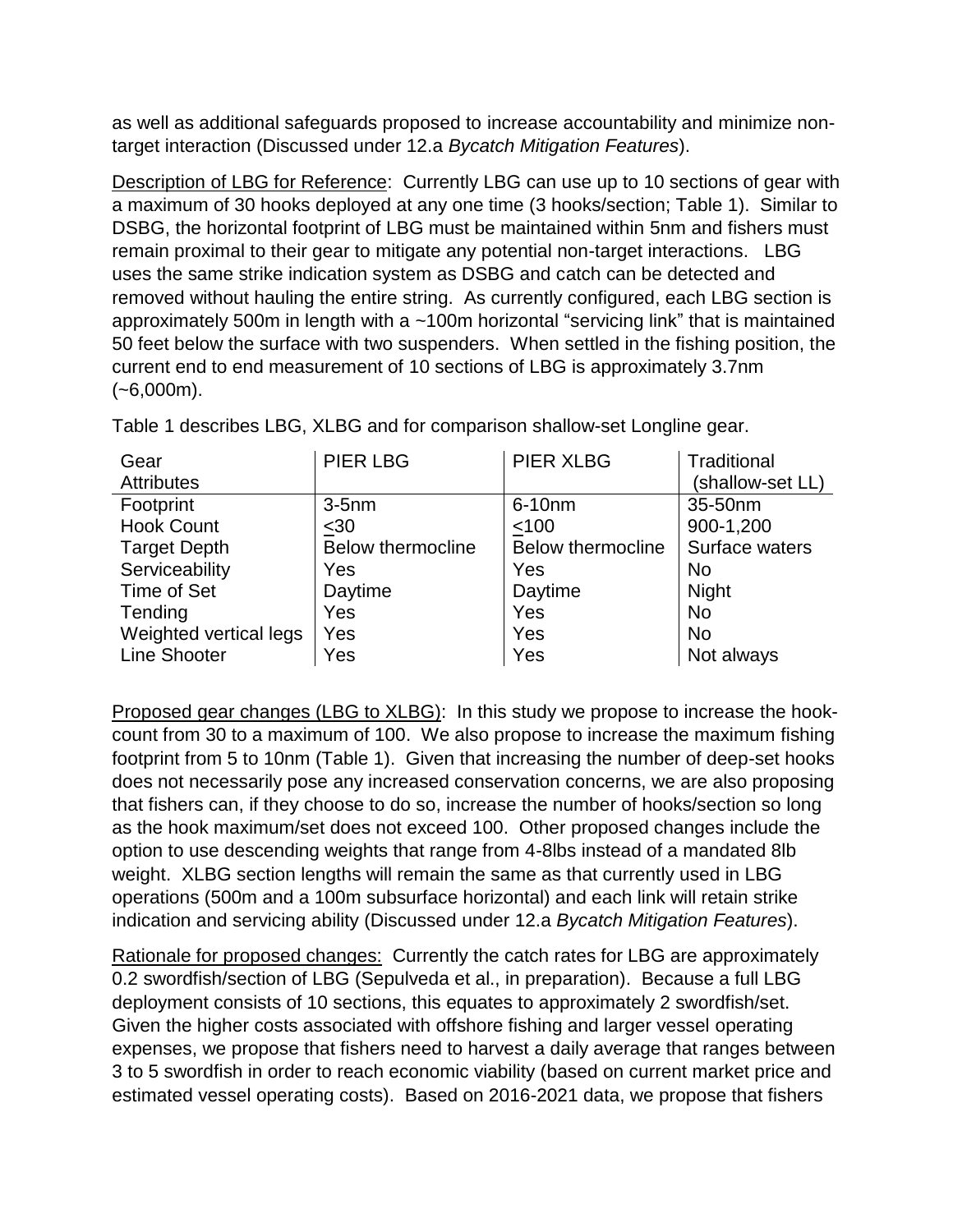will need to deploy between 15 and 25 sections to meet this target. This is based on the assumption that catch will scale linearly with increased gear deployments, an assumption we will test in this EFP. As currently configured a full 10nm deployment of XLBG could theoretically consist of ~26.8 sections, however, fishers must be able to account for stretch and expansion of the gear. Thus, based on previous LBG deployments we estimate that a full "set" will most likely consist of ~25 sections to consistently maintain gear within the proposed 10nm footprint.

When coupled with a hydraulic line shooter 4lb weights can have similar sink rates and impart less drag upon the line during haul back (Sepulveda et al., unpublished). Reduced descending weight size will also decrease drag on any unwanted catch that fishers may want to release. Decreasing descending weight size has primarily been proposed to addresses safety concerns voiced by LBG EFP participants.

Gear specifics: One full set of XLBG will consist of a maximum of 100 individual hooks soaked simultaneously over a maximum horizontal foot-print of 10nm (Figure 2; Table 1). A full XLBG compliment will be comprised of ~25 sections that individually extend ~500m in horizontal length. Each section will exhibit a strike detection system similar to that currently used for LBG and DSBG. All vertical mainline legs will be maintained taught using >4lb descending weights (Figure 2.). Individual XLBG sections will be adjoined with a ~100 m horizontal subsurface mainline "link" that must be suspended at least 50 ft. below the surface. A flag with locating gear (i.e., radar reflector, strobe or satellite buoy) will be affixed to all terminal ends. In the event of a parting, or when servicing gear, all terminal ends will be outfitted with locating equipment (i.e., flag, radar reflector, strobe or satellite locator buoy).



Figure 2. A drawing of Extended Linked Buoy Gear. Three terminal sections have been enlarged to visualize gear specifics.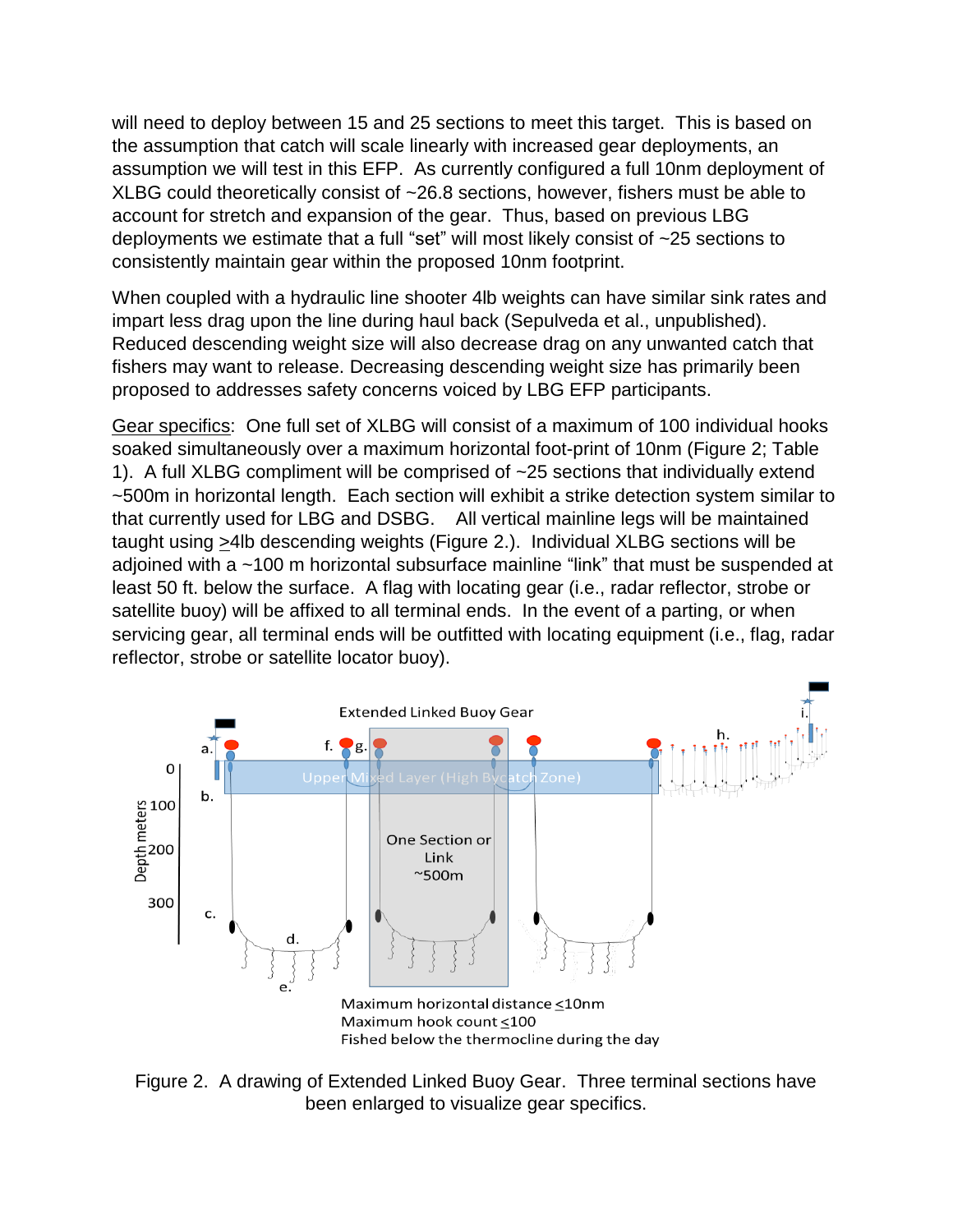Similar to previous PIER-EFP's, all hooks employed in the study will be either 16/0 or 18/0 circle hooks and bait will consist of either finfish (i.e. mackerel), squid, or artificial lures. An illumination source (i.e., cyalume or power light) may be used proximal to each gangion. To increase sink rates, a hydraulic line-shooter must also be used.

### 12.a *Bycatch Mitigation Features of XLBG*

Similar to LBG, XLBG sections will be connected using a single mainline and will not rely upon the use of individual free-floating buoys. In the event that XLBG is cut or a section cannot be re-attached while servicing, each terminal end will be outfitted with a flag, radar reflector, strobe and satellite locator buoy. As with DSBG and LBG, fishing will occur during the day with hooks maintained below the thermocline to avoid nontarget species. XLBG will retain strike detection capacity to minimize non-target impacts. Below we provide a detailed description of the bycatch mitigation features proposed and a brief explanation of their role in mitigating interactions. New conditions that were not present in previous EFP's are presented in bold.

- 1. Marine Mammals: The proposed EFP will test an expanded footprint of PIER's deep-set linked buoy gear (LBG), a gear configuration that was designed for use off Southern California and has been tested under research and exempted status since 2015. LBG has not resulted in any documented marine mammal interactions to date (Sepulveda et al.,2018; Aalbers et al., 2021; Annual PFMC reports). Expanded linked buoy gear (XLBG) will retain all of the existing mitigation features used in the current LBG configuration and also include additional attributes that should further reduce the risk of mammal interaction.
	- a. *Daytime fishing and depth segregation*: As demonstrated in the trial and development of DSBG, positioning hooks below the thermocline during the day is a proven strategy to reduce bycatch and gear interaction with protected species, including marine mammals (Sepulveda et al., 2015; Sepulveda and Aalbers, 2018). XLBG will use heavy (4-8lb) weighting systems to descend gear rapidly through the water column and position hooks at depth throughout the entire deployment. No hooks will fish above the thermocline (~90m) at any time. Additionally, all sets will be performed during the day so that gear can be visually and electronically monitored.
	- b. *Strike indication and serviceability*: Although past catch composition data suggests that active tending may not be necessary given the selective nature of daytime deep-setting (Sepulveda and Aalbers, 2018), in the rare event of a protected species interaction, XLBG will use the same strike detection system that is used in DSBG operations and also retain the ability to be easily serviced. Like DSBG, strikes are detectable by a change in the surface buoy orientation and catch can be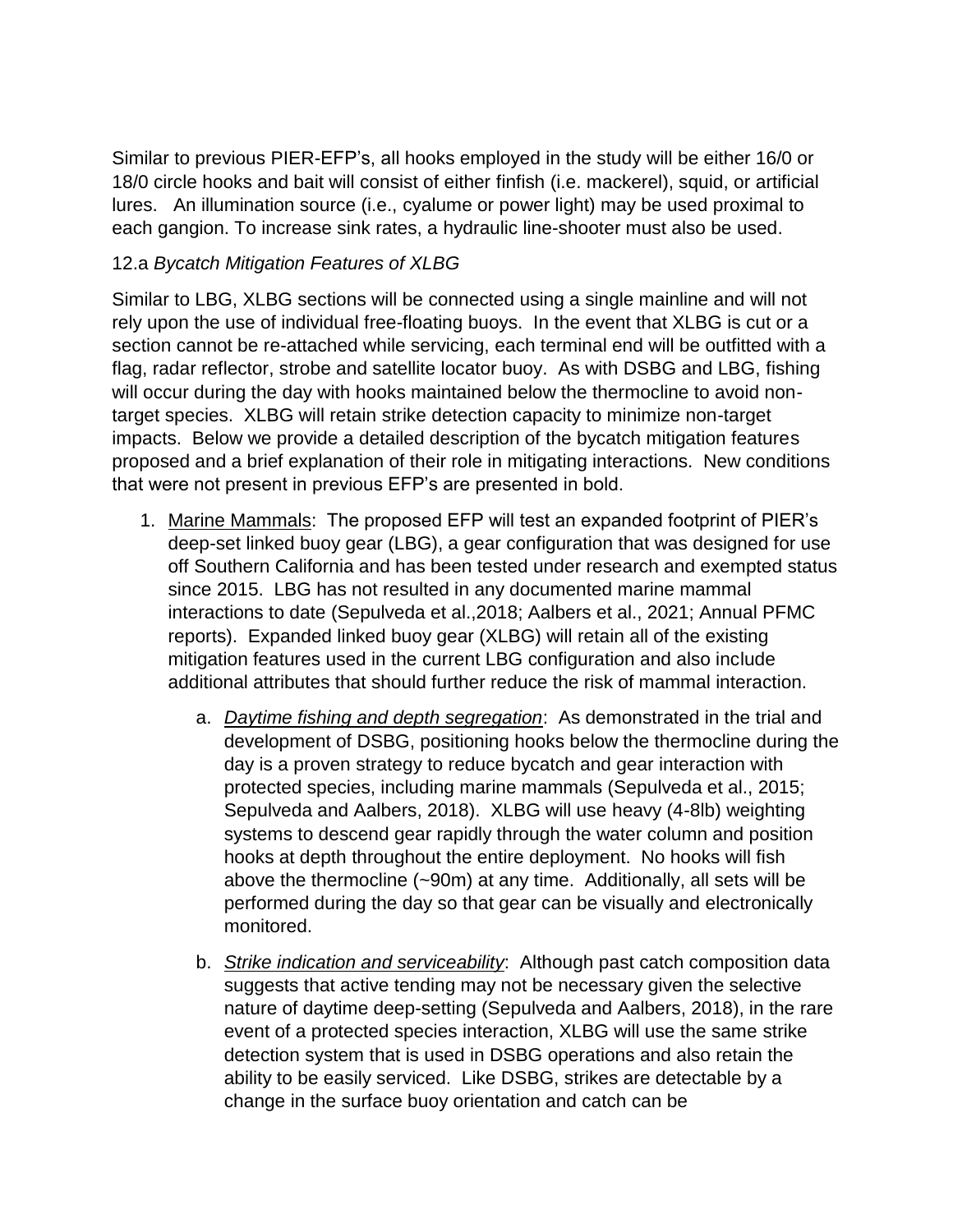removed/released without having to haul the entire string. As proposed during DSBG and LBG EFP fishing, fishers will patrol the mainline during a set to identify any non-target interactions and service the gear for quick release.

- c. *Vertical lines and streamlined surface gear*: To reduce the potential for entanglement in the surface gear, all rigging will be smooth (i.e., no loops or knots) and streamlined to reduce the amount of gear at the surface. All vertical lines will be maintained taught with the heavy weighting systems and all horizontal lines will be maintained below 50 feet from the surface (similar to current LBG operations).
- d. *Satellite-based gear tracking*: In addition to standard gear tracking equipment (~3m'flags, radar reflectors and strobes) each piece of XLBG will also have at least two satellite tracking beacons on each section deployed (i.e., Blue Water Group or Satlink). The tracking buoys will help prevent gear loss, facilitate daytime servicing and provide additional safeguards in the rare event of a marine mammal entanglement. In the event the line is parted, fishers will maintain a satellite buoy on at least one of the ends of the gear. The satellite tracking system will also allow fisherman, EFP managers and resource managers to monitor the gear remotely from any location at any time.
- e. *Distance from shore*: To reduce gear overlap with ongoing DSBG and LBG operations, this work has proposed a 30 nm no-fishing corridor along the entire CA coast. This will also reduce gear overlap with protected and sensitive species that often aggregate in high densities along the shelf waters (Becker et al., 2020; Okuyama et al., 2021). The proposed spacing also provides EFP vessels access to the deep-water canyons and seamounts that have historically supported swordfish operations off the central California coast (Hanan et al., 1994). The proposed EFP testing areas along the central California coast align with the deployment and testing locations of previous DSBG and LBG research sets (Sepulveda et al., 2018; Sepulveda et al., unpublished). Using a precautionary approach for the waters above Point Conception, this EFP has also proposed to limit fishing to waters with depths >500m. This will further reduce the potential overlap with humpback aggregation areas which often occur along the shelf waters.
- f. *Mammal hotspot avoidance***:** Although XLBG is designed to mitigate and reduce the potential for marine mammal and sea turtle interaction, this EFP will also include a provision that would prohibit fishing in any areas deemed by managers to be an area of heightened concern due to increased mammal density (i.e., seasonal or feeding aggregations). Additionally, the areas and conditions to be targeted in this EFP do not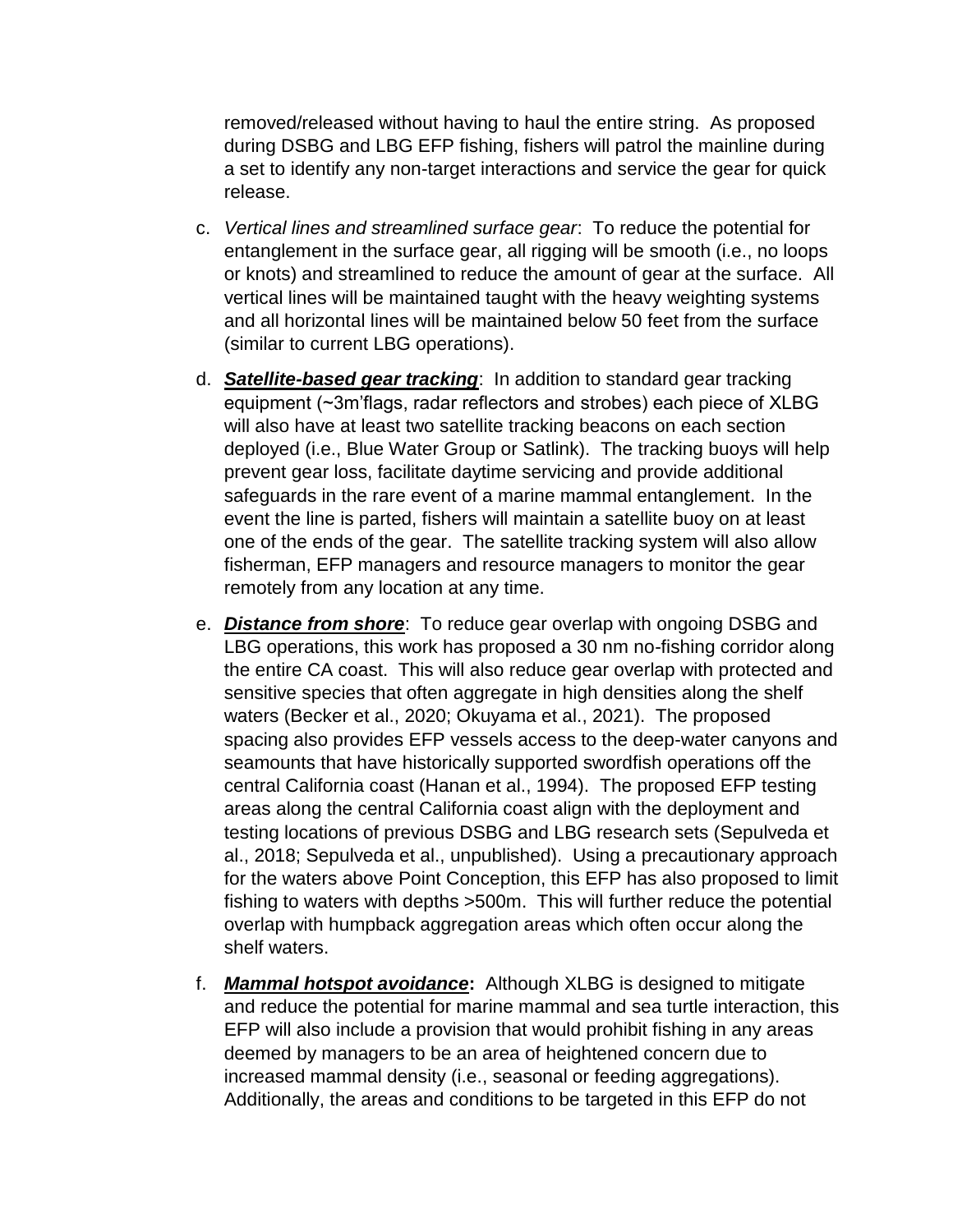typically overlap with coastal shelf waters which are often associated with high humpback whale densities (Becker et al., 2020).

- g. *Monofilament marking:* To provide increased accountability, this EFP will also use identifiable monofilament (specific colors) that differentiates XLBG from other fishing operations in the Pacific. Monofilament marking will be used to combat/reduce speculation over the source of monofilament in any potential entanglements that may be observed during the EFP period (i.e., ones that result from other gear types). This will also offer managers a way to trace any lost gear back to this EFP. Despite several years of LBG deployments (2015-2021; Sepulveda and Aalbers, 2018), PIER and its EFP participants have not lost any LBG monofilament. Nonetheless, we have included this provision as an added level of accountability.
- h. *Hydraulic Line-*setter: To expedite sink rates and reduce hook-time in the upper water column, a hydraulic line-setter will be used for all deployments. The use of a line-setter has increased LBG sink rates by over five-fold and offer a way to reduce surface-oriented interaction with non-target species (i.e., sea birds, sea turtles, sharks, mammals).
- **2.** Sea Turtle Interaction: Collectively, several of the California deep-set gear (DSBG, LBG and XLBG) attributes reduce the potential for sea turtle interaction (i.e., loggerhead, *Caretta*; and leatherback sea turtles, *Dermochelys coriacea)*. To date there have been no reported sea turtle interactions in the PIER-EFP's (2015-2021).
	- *a. Daytime fishing and depth segregation:* As discussed above (1.a), the strategic positioning of hooks below the thermocline can reduce sea turtle interaction (Polovina et al., 2003; Sepulveda et al., 2018). XLBG will use heavy (4-8lb) weighting systems to descend gear rapidly through the water column and position hooks below the preferred depth range of sea turtles (Polovina et al., 2003; Okuyama et al., 2021; Benson et al. 2007, Wallace et al. 2015). Hooks will be maintained at depth throughout the entire deployment and no hooks will fish above the thermocline (90m) at any time. Additionally, all sets will be performed during the day so that gear can be visually monitored to help reduce the severity of any potential interaction.
	- b. *Vertical lines and streamlined surface gear*: To reduce the potential for entanglement in the surface gear, all rigging will be smooth (i.e., no loops or knots) and streamlined to reduce the amount of gear at the surface. All vertical lines will be maintained taught with the heavy weighting systems and all horizontal lines will be maintained below 50 feet from the surface (similar to current LBG operations). For reference, in addition to the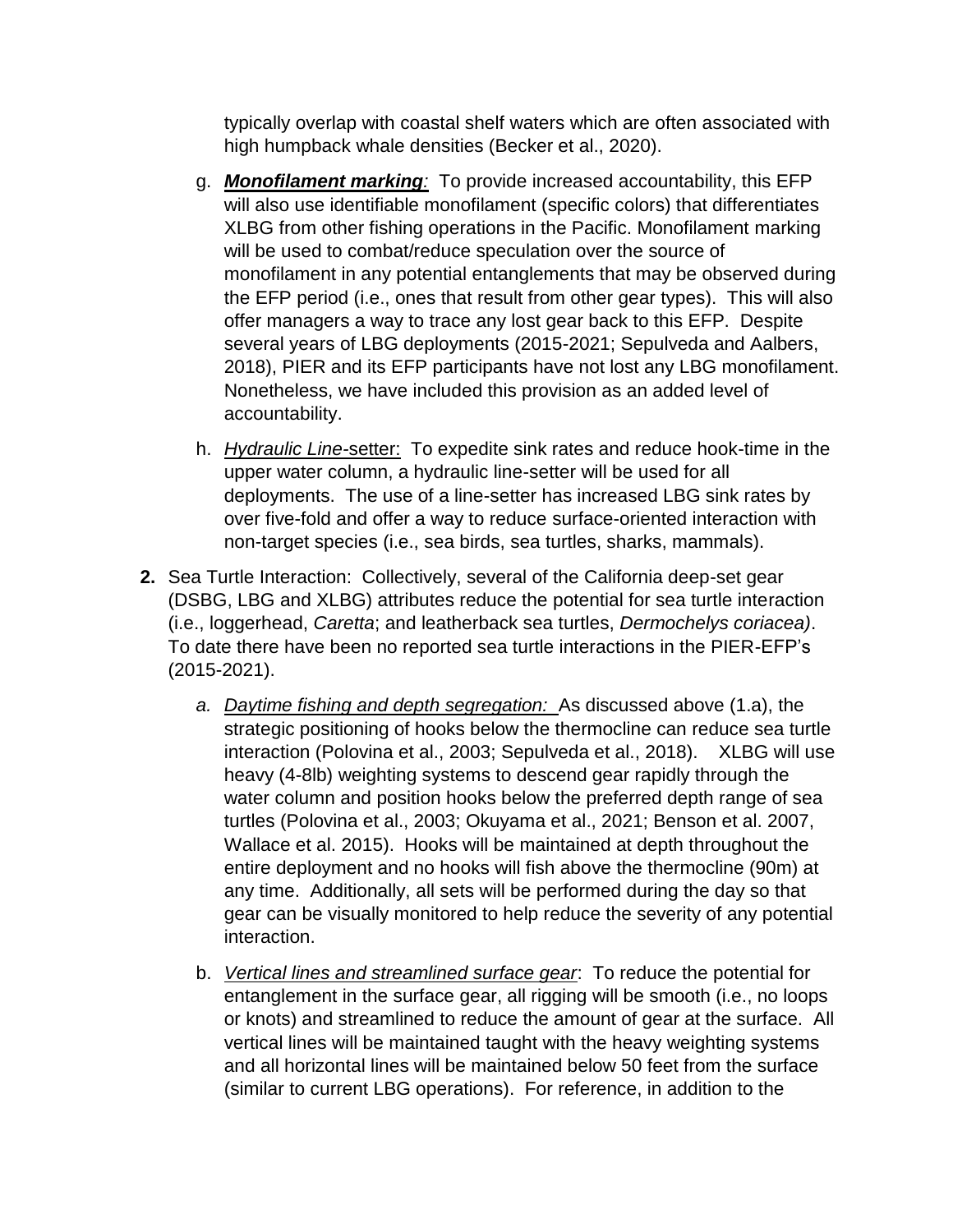standard weighted swivel used in tuna deep-set longline operations (45g), the proposed XLBG system will also use descending weights that are at least 45-times heavier. This results in rapid and controlled descending rates which are key to reducing hook time at the surface, where most sea turtle interactions occur (Swimmer et al., 2020)

- c. *Circle Hooks*: This EFP will continue to use the same circle hooks that have been used under the previous EFP's (18/0-16/0 Mustad Circle; Sepulveda et al., 2015; Sepulveda and Aalbers, 2018. To date there have been over 20,000 pieces of DSBG and LBG deployed in the Southern California Bight since 2011 and there have been no reported instances of hooked sea turtles.
- **3.** Sharks: In the proposed EFP, the shark species likely to interact with XLBG are not considered to be of special management concern. However, several of the XLBG attributes will help reduce interaction, especially with those species that frequently inhabit the upper mixed layer (i.e., blue shark, *Prionace glauca*; mako shark, *Isurus oxyrinchus*).
	- a. The use of a hydraulic line-setter (1.h), the weighting system (1.a) and positioning of hooks below the thermocline (1.a) will all contribute to reducing shark interaction rates. The primary species of spatial overlap is the blue shark (*Prionace glauca*), a shark that is not considered to be at risk of overexploitation (ISC, 2015). Blue shark catch rates in all DSBG and LBG trials to date have been minimal due to their high frequency of occurrence in the upper portion of the water column (Sepulveda and Aalbers, 2018).
- **4.** Seabirds: To date there have been no documented interactions with seabirds in the DSBG or LBG EFPs. Seabird interaction typically occurs upon the setting of gear when hooks are at the surface. The potential for seabird interaction can be reduced by decreasing the amount of time hooks spend at the surface.
	- a. XLBG will use circle hooks (2.c), a hydraulic line-setter (1.h), heavy descending weights (1.a) and active tending (1.b.).
- 13. *Signature of Applicant*

- All

4/30/2022

Chugey Sepulveda, PhD EFP Lead Pfleger institute of Environmental Research; PIER Director of Research and Education Oceanside, CA www.pier.org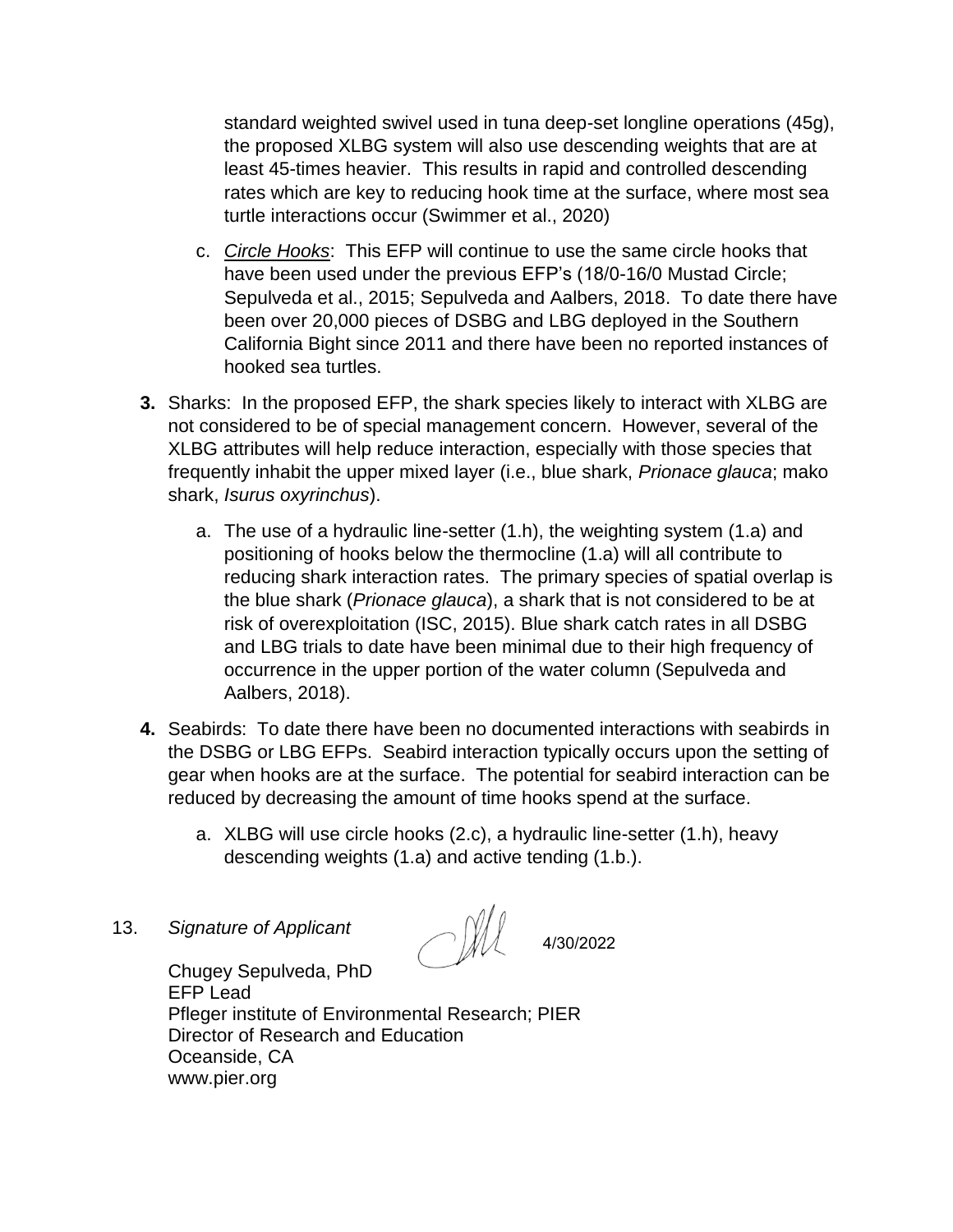### References

Aalbers, S.A, Michael Wang, Charles Villafana, Chugey A. Sepulveda, (2021) Bigeye thresher shark Alopias superciliosus movements and post-release survivorship following capture on linked buoy gear, Fisheries Research, Volume 236, 105857, ISSN 0165-7836, https://doi.org/10.1016/j.fishres.2020.105857.

Benson, S. R., K. A. Forney, J. T. Harvey, J. V. Carretta, and P. H. Dutton. 2007. Abundance, distribution, and habitat of leatherback turtles (Dermochelys coriacea) off California, 1990–2003. Fisheries Bulletin 105:337–347.

Becker, E., Karin A. Forney, David L. Miller, Paul C. Fiedler, Jay Barlow, and Jeff E. Moore. 2020. Habitat-based density estimates for cetaceans in the California Current Ecosystem based on 1991-2018 survey data, U.S. Department of Commerce, NOAA Technical Memorandum NMFS-SWFSC-638

Brown, Christopher J., Amelia Desbiens, Max D. Campbell, Edward T. Game, Eric Gilman, Richard J. Hamilton, Craig Heberer, David Itano, Kydd Pollock (2021) Electronic monitoring for improved accountability in western Pacific tuna longline fisheries, Marine Policy, Volume 132, 104664,ISSN 0308-597X,https://doi.org/10.1016/j.marpol.2021.104664.

Emery Timothy J., Rocio Noriega, Ashley J. Williams, James Larcombe. (2019) Measuring congruence between electronic monitoring and logbook data in Australian Commonwealth longline and gillnet fisheries, Ocean & Coastal Management, Volume 168, Pages 307-321, ISSN 0964-5691, https://doi.org/10.1016/j.ocecoaman.2018.11.003.

Hanan, D.A., Holts, D.B., Coan Jr., A.L., 1993. The California drift gill net fishery for sharks and swordfish during the seasons 1981-82 through 1990-1991. Calif. Fish Game Bull. 175, 1–95.

ISC, 2015. STOCK ASSESSMENT AND FUTURE PROJECTIONS OF BLUE SHARK IN THE NORTH PACIFIC OCEAN THROUGH 2015. REPORT OF THE SHARK WORKING GROUP, International Scientific Committee for Tuna and Tuna-like Species in the North Pacific Ocean. Http://isc.fra.go.jp/pdf/ISC17/ISC17\_Annex13- Stock\_Assessment\_and\_Future\_Projections\_of\_Blue\_Shark.pdf

Polovina, Jeffrey & Howell, Evan & Parker, Denise & Balazs, George. (2003). Dive-depth distribution of loggerhead (*Carretta carretta*) and olive ridley (*Lepidochelys olivacea*) sea turtles in the Central North Pacific: Might deep longline sets catch fewer turtles Fish. Bull. 101.

Okuyama, J., S. R. Benson, P. H. Dutton, and J. A. Seminoff. 2021. Changes in dive patterns of leatherback turtles with sea surface temperature and potential foraging habitats. Ecosphere 12(2): e03365. 10.1002/ecs2.3365

Sepulveda, C.A., Knight, A., Nasby-Lucas, N., Domeier, M.L., 2010. Fine-scale movements and temperature preferences of swordfish in the Southern California bight. Fish. Oceanogr. 19, 279– 289.

Sepulveda, C.A., Heberer, C., Aalbers, S.A., 2015. Development and trial of deep-set buoy gear for swordfish, Xiphias gladius, in the Southern California bight. Mar. Fish. Rev. 76, 28–36. [https://doi.org/10.7755/MFR.76.4.2.](https://doi.org/10.7755/MFR.76.4.2)